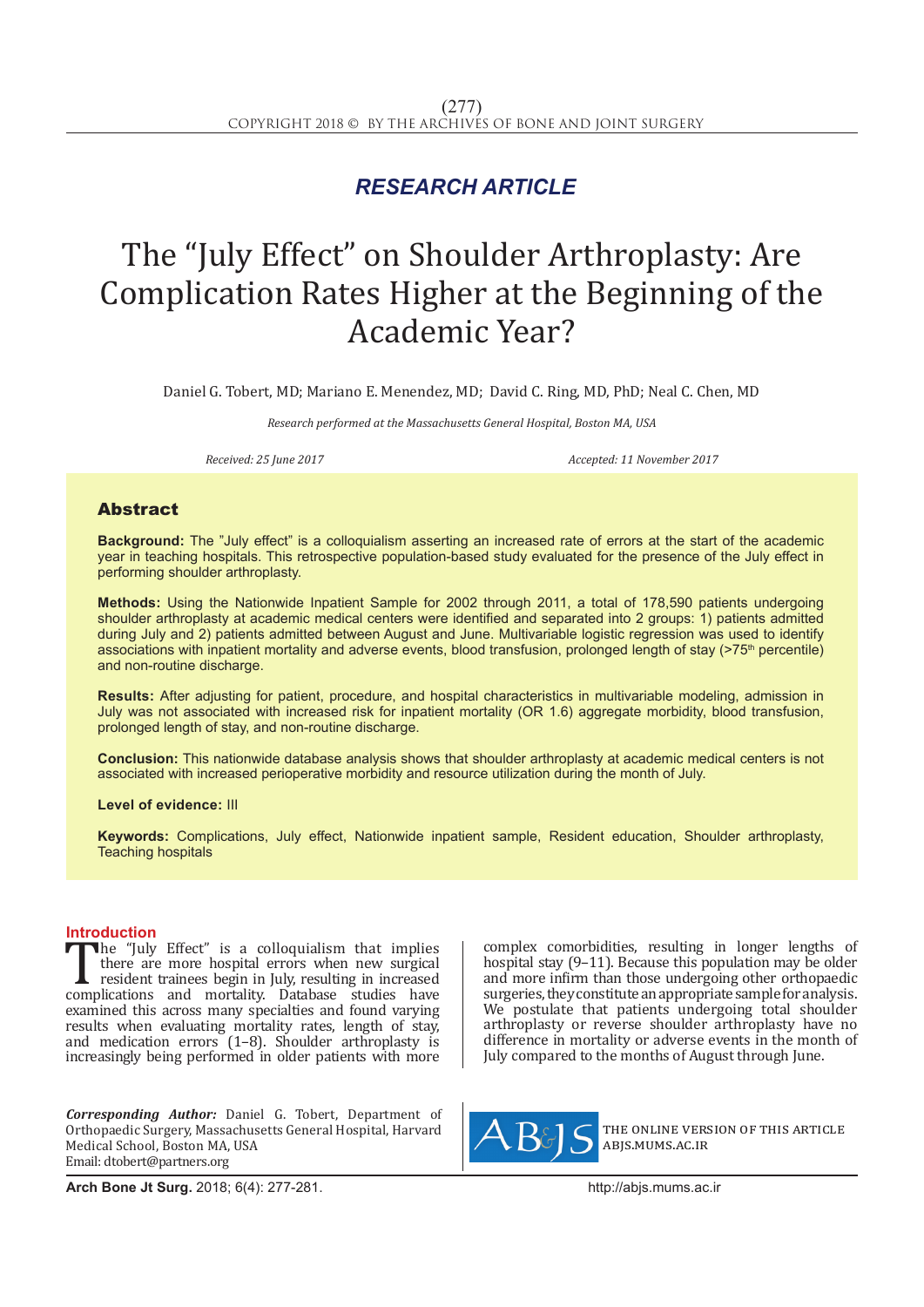THE ARCHIVES OF BONE AND JOINT SURGERY. ABJS.MUMS.AC.IR JULY EFFECT ON SHOULDER ARTHROPLASTY VOLUME 6. NUMBER 4. JULY 2018

#### **Materials and Methods**

#### *Data Source*

We conducted a retrospective population-based study using discharge records from the Nationwide Inpatient Sample (NIS) from 2002 through 2011. The NIS is compiled by the Agency for Healthcare Research and Quality, and constitutes the largest inpatient care database in the United States. The NIS collects data from a 20% stratified sample of all acute-care hospitalizations across the nation. This amounts to nearly eight million discharges from more than 1000 short-term and non-Federal hospitals each year. Therefore, when extrapolated the data represents approximately 40 million discharges. Besides incorporating patientand hospital-level data, the NIS collects up to 25 diagnoses and 15 procedures (standardized with the *International Classification of Diseases, 9th Revision, Clinical Modification* [ICD-9-CM] codes), and several hospitalization outcomes such as length of stay and discharge disposition. The NIS has been increasingly used for comparative health services research since its inception in 1988 (12-14). Formal approval by our Institutional Review Board was not required, as the data contained no personal identifiers.

#### *Identification of Sample and Definitions*

Weconsideredalladult (≥ 18years) patientsundergoing total (ICD-9-CM codes  $81.80, 81.88$ ) or partial  $(81.81)$ shoulder arthroplasty at academic medical centers between January 1, 2002 and December 31, 2011 (15). Using data from the American Hospital Association Annual Survey of Hospitals, the NIS considers a hospital to be a teaching institution if any of the following 3 criteria are met: (1) residency-training approval by the Accreditation Council for Graduate Medical Education, (2) membership in the Council of Teaching Hospitals, or (3) a resident to beds ratio of 0.25 or more (16, 17). In order to evaluate for the presence of the "July effect" within shoulder arthroplasty, we stratified patients into two groups: (1) patients admitted in the month of July, and (2) patients admitted between August and June. Among 178,590 patients undergoing shoulder arthroplasty, 13,612 (7.6%) were admitted in July [Table 1].

Patient-level variables were age, sex, race/ethnicity (white, black, Hispanic, other), primary health insurance (private, Medicare, Medicaid, other), median household income of the patient's zip code of residence (\$1-\$38,999, \$39,000-\$47,999, \$48,000-\$62,999, and ≥\$63,000), and baseline comorbidity status (quantified with the Elixhauser comorbidity algorithm)  $(18)$ . We also collected data on the primary indication for shoulder arthroplasty: osteoarthrosis, proximal humerus fracture, avascular necrosis, rheumatoid arthritis, fracture nonunion, rotator cuff arthropathy, and other. Hospital-related variables included rural/urban location and geographic region (Northeast, Midwest, South, and West).

By use of ICD-9-CM codes, we decided *a priori* to consider the following in-hospital adverse events due to their incidence and impact in the perioperative shoulder surgery setting: myocardial infarction (410.

### **Table 1. Baseline characteristics of patients undergoing shoulder arthroplasty in academic teaching hospitals Parameter Month of Admission July August-June** Total N (%) 13,612 (7.6) 164,978 (92.4) Age in years, mean±SD 68±12 68±12 Sex, % Female 59 Male  $\frac{37}{41}$ Race/ethnicity, % White 91 91 91 Black 4.4 3.8 Hispanic 2.1 2.5 Other  $2.7$  2.4 Median household income, % \$1-\$38,999 17 18 \$39,000-\$47,999 23 24 \$48,000-\$62,999 28 27 ≥\$63,000 32 32 Primary health insurance, % Private 29 29 Medicare 63 63 Medicaid 2.8 2.9 Other  $5.3$  4.9 Elixhauser comorbidity score, mean±SD 1.8±1.4 1.8±1.4 Primary diagnosis, % Osteoarthrosis 63 62 Proximal humerus fracture 15 15 15 Avascular necrosis 3.7 3.5 Rheumatoid arthritis 1.8 1.7 Non-union of humerus fracture 2.4 2.4 Rotator cuff arthropathy 8.9 8.9 9.6 Other  $5.5$   $5.7$ Type of arthroplasty, %  $\frac{1}{10}$  60 61 Partial 39 Hospital location ,% Rural 3.7 3.4 Urban 96.3 96.6 Hospital region, % Northeast 21 21 Midwest 33 34 South  $26$   $26$ West 20 19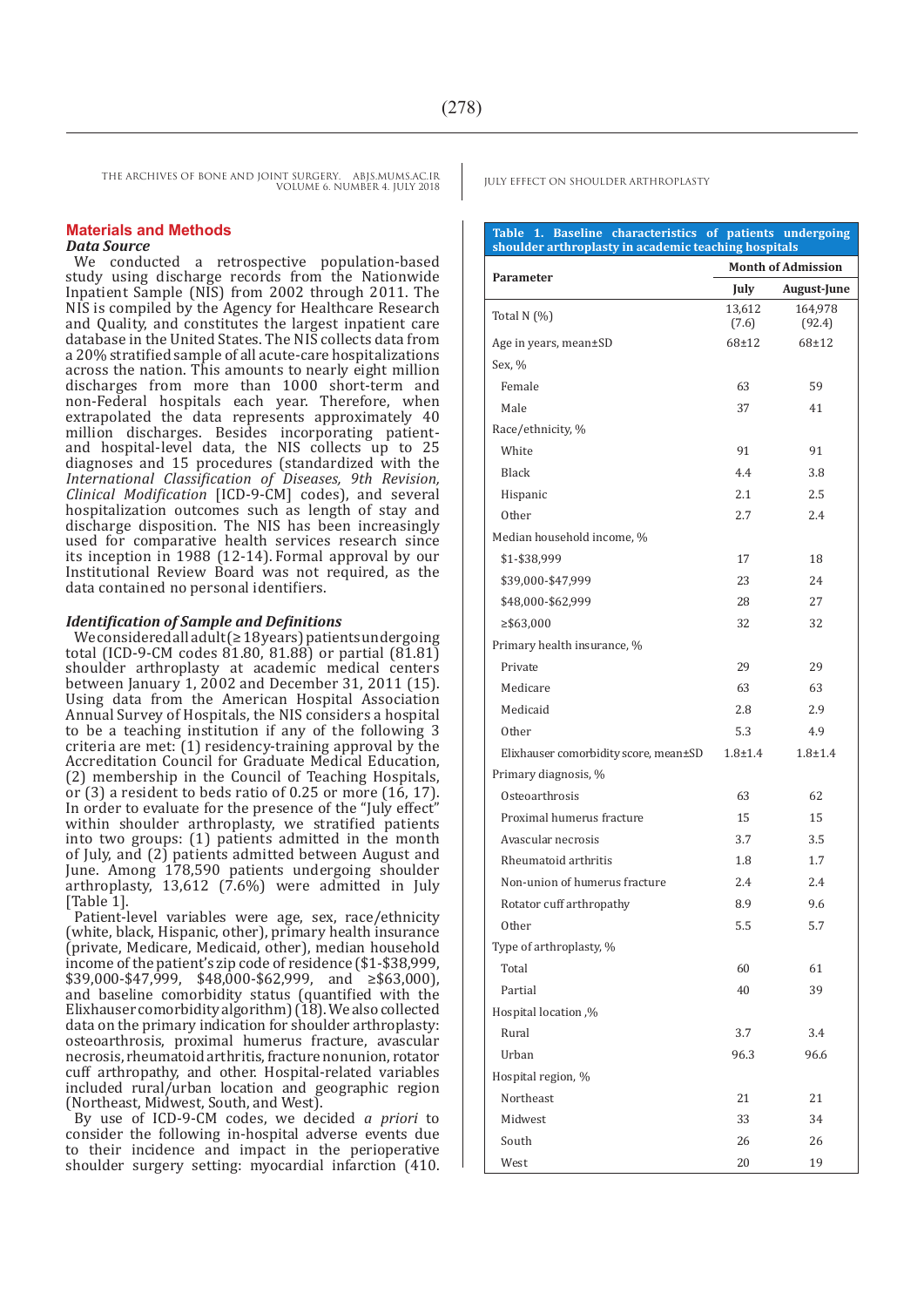THE ARCHIVES OF BONE AND JOINT SURGERY. ABJS.MUMS.AC.IR JULY EFFECT ON SHOULDER ARTHROPLASTY VOLUME 6. NUMBER 4. JULY 2018

xx), pneumonia (481, 482.x, 483.x, 484.x, 485, 486, 997.31, 997.39), deep vein thrombosis (451.11, 451.19, 451.2, 451.81, 451.9, 453.40-2, 453.8-9), pulmonary embolism (415.1, 415.11, 415.13, 415.19), surgical site infection (996.67, 998.59), acute renal failure (584.x), postoperative ileus or other gastrointestinal events (997.49, 560.1, 560.9, 560.81, 536.2, 537.3), mechanical ventilation (93.90, 96.70-72), and acute posthemorrhagic anemia (285.1) (15, 19–22).

#### *Statistical Analysis*

Multivariable logistic regression models were used to assess the association of July admission with predetermined study outcomes: inpatient mortality and adverse events, blood transfusion, prolonged length of stay ( $>75<sup>th</sup>$  percentile), and non-routine discharge (discharged to location other than home) (23). All covariates (demographics, comorbidities, surgical indication, procedure type, and hospital characteristics) were defined *a priori* and entered into the models simultaneously, without further selection. Results were reported as odds ratios (OR) with 95% confidence intervals (CI). To correct for multiple comparisons and the large sample size, statistical significance was set at *P<0.001*.

#### **Results**

After adjusting for patient, procedure, and hospital characteristics in multivariable modeling, we found that admission in July was not associated with increased risk for inpatient mortality (OR1.6, 95% CI 1.0-2.5), aggregate

morbidity (OR 0.97, 95% CI 0.92-1.0), blood transfusion (OR 0.99, 95% CI 0.94-1.1), prolonged length of stay (OR 0.97, 95% CI 0.92-1.0), and non-routine discharge (OR 1.0, 95% CI 0.96-1.1) [Table 2].

#### **Discussion**

There is a common belief that hospital errors increase during July, the first month of the academic year.<sup>24</sup> In this study, we compared 13,612 shoulder arthroplasty procedures performed in July at teaching hospitals to those performed in the surrounding months and did not find a statistically significant difference in mortality, adverse events, length of stay, or discharge disposition between the two groups.

The "July effect" has been studied for numerous specialties and the data can be conflicting. There are studies in the internal medicine literature that demonstrate worse patient outcomes during the month of July, while others show equivalent complication rates in high-risk patients (1, 8, 25). Liver transplantation has found no difference in complication rates during the month of July in multiple studies (26, 27).

Edelstein *et al.* looked at the orthopaedic field as a whole and found lower mortality and perioperative complication rates in cases where residents were involved (28).Within the spine literature, Nandyala *et al*. found an increased rate of surgical site infections, postoperative DVT, and dysphagia for patients undergoing anterior cervical fusion in July, but no difference in mortality or hospital costs (29). Hoashi *et al.* demonstrated similar complication rates in July compared to other months for patients undergoing

| Table 2. Association between month of admission (July v. August - June) and inpatient outcomes in shoulder arthroplasty |                           |               |                                |                  |
|-------------------------------------------------------------------------------------------------------------------------|---------------------------|---------------|--------------------------------|------------------|
|                                                                                                                         | <b>Month of Admission</b> |               | July, OR (95% CI) <sup>+</sup> | $\boldsymbol{P}$ |
|                                                                                                                         | July                      | August-June   |                                |                  |
| Mortality, %                                                                                                            | 0.23                      | 0.13          | $1.6(1.0-2.5)$                 | 0.020            |
| Combined adverse events, %                                                                                              | 12                        | 12            | $0.97(0.92-1.0)$               | 0.26             |
| Myocardial infarction                                                                                                   | 0.37                      | 0.29          | $1.5(1.0-2.0)$                 | 0.007            |
| Pneumonia                                                                                                               | 0.91                      | 1.1           | $0.95(0.79-1.1)$               | 0.61             |
| Deep venous thrombosis                                                                                                  | 0.15                      | 0.25          | $0.62$ (0.40-1.0)              | 0.038            |
| Pulmonary embolism                                                                                                      | 0.32                      | 0.26          | $1.4(1.0-1.9)$                 | 0.042            |
| Surgical site infection                                                                                                 | 0.28                      | 0.27          | $0.91(0.63-1.3)$               | 0.61             |
| Acute renal failure                                                                                                     | 0.84                      | 1.2           | $0.79(0.65-1.0)$               | 0.016            |
| Gastrointestinal complication                                                                                           | 0.22                      | 0.28          | $0.71(0.48-1.1)$               | 0.098            |
| Mechanical ventilation                                                                                                  | 0.22                      | 0.28          | $0.71(0.48-1.1)$               | 0.098            |
| Acute posthemorrhagic anemia                                                                                            | 10                        | 9.9           | $1.0(0.98-1.1)$                | 0.19             |
| Transfusion, %                                                                                                          | 8.8                       | 8.9           | $0.99(0.94-1.1)$               | 0.95             |
| Length of stay in days, mean $\pm$ SD                                                                                   | $2.8 \pm 2.8$             | $2.7 \pm 2.7$ | $0.97(0.92-1.0)*$              | 0.22             |
| Non-homebound discharge, %                                                                                              | 32                        | 31            | $1.0(0.96-1.1)$                | 0.96             |

†Adjusted for age, sex, race, income, insurance, Elixhauser comorbidity, diagnosis, procedure, and hospital characteristics.

\*Calculated for prolonged length of stay (>75th percentile).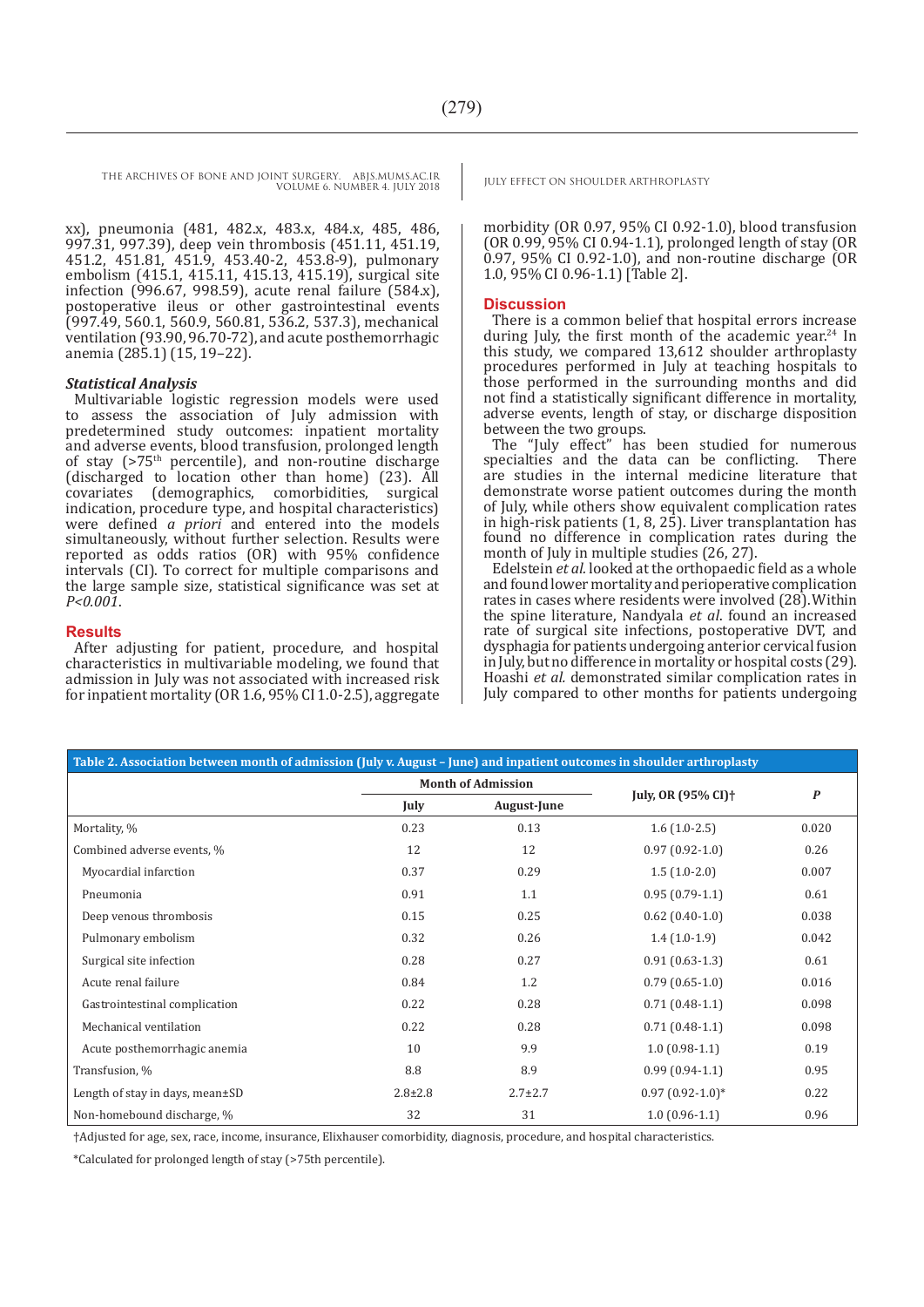THE ARCHIVES OF BONE AND JOINT SURGERY. ABJS.MUMS.AC.IR | JULY EFFECT ON SHOULDER ARTHROPLASTY VOLUME 6. NUMBER 4. JULY 2018

corrective surgery for adolescent idiopathic scoliosis at teaching hospitals (30). Similarly, McDonald *et al.* found no difference in periprocedural outcomes for patients undergoing spine surgery in July (6).

Withinthehipandkneearthroplastyliterature, Haughom *et al.* found no increase in the 30-day complication rate in over 13,000 cases with resident involvement (31). Likewise, Bohl *et al*. observed no significant increase in perioperative morbidity in over 21,000 patients undergoing hip or knee arthroplasty (32).

In the shoulder arthroplasty literature, Cvetanovich et al. recently reported that resident involvement was not a risk factor for 30-day mortality in 1,382 total shoulder arthroplasty cases (33). Using a large sample size from a separate database, our data found that shoulder arthroplasty performed in July at academic medical centers had similar complication rates compared to the

Despite its size and national scope, our study should be interpreted cautiously in light of limitations inherent to the use of administrative data. As a claims-based study, the accuracy and completeness of the data depend largely on the training and expertise of the coders (34). We tried to minimize the possibility of underreporting of adverse events by limiting our analysis to major postoperative complications that are likely to generate a claim. In addition, while these data represent academic medical centers, it is uncertain that trainees were involved in each case that was included in the data set. Another limitation was our inability to assess post-discharge outcomes. Finally, the rates of some complications (e.g. death, myocardial infarction) were low despite the large sample size, thus leading to larger confidence intervals and making the conclusions from these variables less reliable.

This study represents the largest investigation into the

"July effect" for shoulder arthroplasty. The results support the contention that our current training model does not increase major adverse events associated with shoulder arthroplasty during transition periods of resident and fellow staff. This research adds to the growing body of literature across many orthopaedic subspecialties indicating the "July effect" may be overstated.

The authors report no conflict of interest concerning the materials or methods used in this study or the findings specified in this paper.

**Acknowledgments**

None.

Daniel G. Tobert MD Department of Orthopaedic Surgery, Massachusetts General Hospital, Harvard Medical School, Boston MA Harvard Combined Orthopaedic Residency Program, Boston MA, USA

Mariano E. Menendez MD Department of Orthopaedic Surgery, Tufts Medical Center, Boston MA, USA

David C. Ring MD PhD Department of Surgery and Perioperative Care, Dell Medical School, Austin MA, USA

Neal C. Chen MD

Department of Orthopaedic Surgery, Massachusetts General Hospital, Harvard Medical School, Boston MA, **USA** 

#### **References**

- 1. Haller G, Myles PS, Taffe P, Perneger TV, Wu CL. Rate of undesirable events at beginning of academic year: retrospective cohort study. BMJ. 2009; 339(1):b3974
- 2. Phillips DP, Barker GE. A July spike in fatal medication errors: a possible effect of new medical residents. J Gen Intern Med. 2010; 25(8):774-9.
- 3. Riguzzi C, Hern HG, Vahidnia F, Herring A, Alter H. The July effect: is emergency department length of stay greater at the beginning of the hospital academic year? West J Emerg Med. 2014; 15(1):88-93.
- 4. Gopaldas RR, Overbey DM, Dao TK, Markley JG. The impact of academic calendar cycle on coronary artery bypass outcomes: a comparison of teaching and non-teaching hospitals. J Cardiothorac Surg. 2013; 8(10):191.
- 5. Englesbe MJ, Pelletier SJ, Magee JC, Gauger P, Schifftner T, Henderson WG, et al. Seasonal variation

in surgical outcomes as measured by the american college of surgeons-national surgical quality improvement program (ACS-NSQIP). Ann Surg. 2007; 246(3):456-65.

- 6. McDonald JS, Clarke MJ, Helm GA, Kallmes DF. The effect of July admission on inpatient outcomes following spinal surgery. J Neurosurg Spine. 2013; 18(3):280-8.
- 7. Ravi P, Trinh VQ, Sun M, Sammon J, Sukumar S, Gervais MK, et al. Is there any evidence of a "July effect" in patients undergoing major cancer surgery? Can J  $\text{Surg. 2014; 57}(\text{Z}):82-8.$
- 8. Jena AB, Sun EC, Romley JA. Mortality among high-risk patients with acute myocardial infarction admitted to US teaching-intensive hospitals in July: a retrospective observational study. Circulation. 2014; 130(10):e93.
- 9. Padegimas EM, Maltenfort M, Lazarus MD, Ramsey